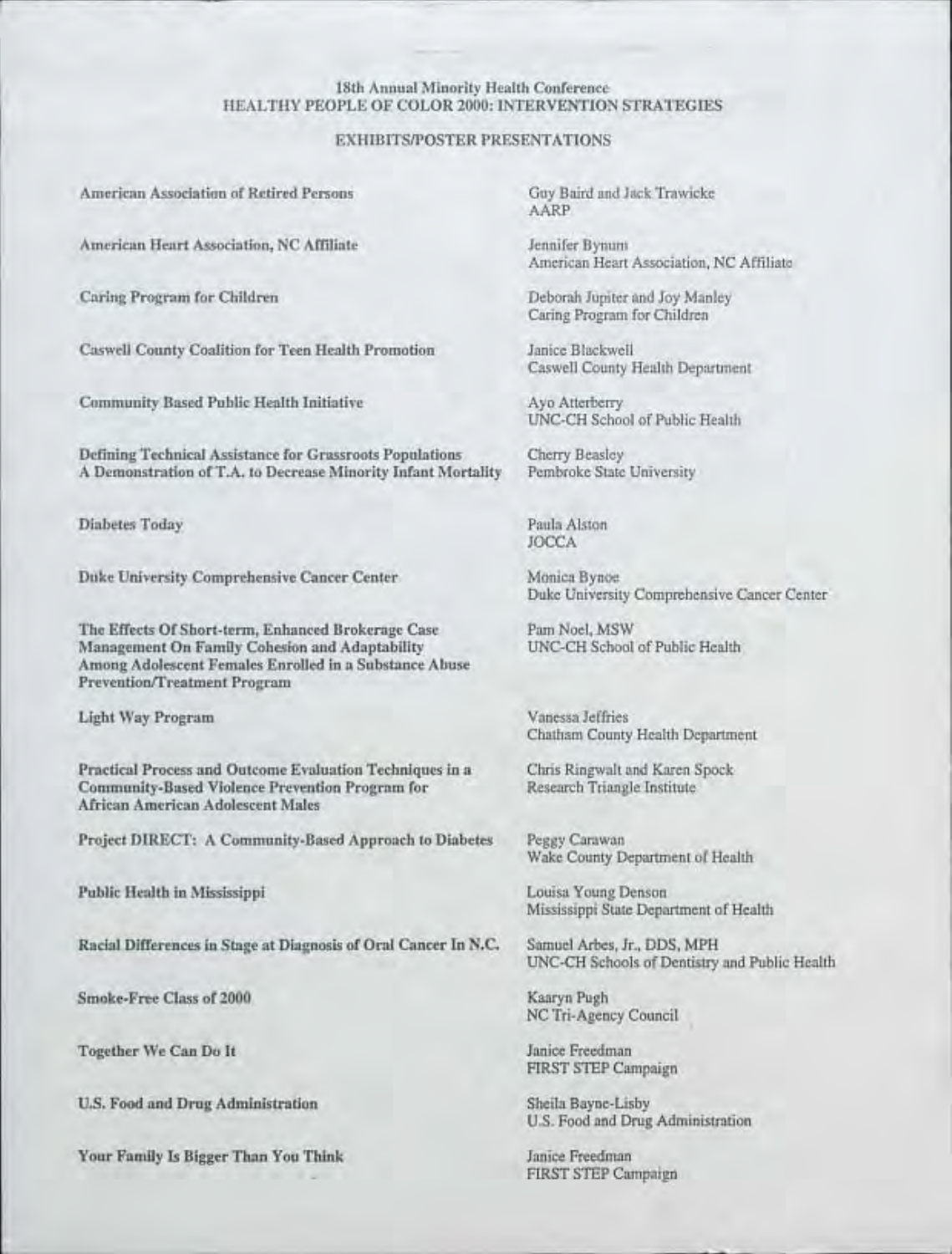# 18th Annual Minority Health Conference HEALTHY PEOPLE OF COLOR 2000: INTERVENTION STRATEGIES

## SPEAKERS

Delton Atkinson, MPH Director NC State Center for Health **Statistics** NCDEHNR PO Box 27687 Raleigh, NC 27611-7687

Byllye Avery, MEd Founder and Past President National Black Women's Health Project PO Box 535 Swarthmore, PA 19081

Kerry Bird Earn Your Feather NC Commission on Indian Affairs 325 N Salisbury Street, Suite 579 Raleigh, NC 27603

Ivette Lopez Bledsoe, MSW Project Esperanza, NC Primary Health Care Association 975 Walnut Street Cary, NC 27511

Dawn Burtt, RN Public Health Nurse, Migrant Farmworker Health Program Wake County Health Department PO Box 14049 Raleigh, NC 27620-4049

Dollie B. Burwell Register of Deeds PO Box 506 Warrenton, NC 27589

Audrey Burwell, MS Grants Coordinator National Center for Health **Statistics** Office of Planning and Extramural Programs 6525 Be1crest Road, Room 1100 Hyattsville, MD 20782

Angela Coleman Founder and Executive Director Sisterhood Agenda 3308 Chapel Hill Blvd., Suite 133 Durham, NC 27707

Al Davis Durham Business and Professional Chain 511 Grant Street Durham, NC 27701

Debra Farrington, MSW Orange-Person-Chatham Mental Health Center 412C Caldwell Street Ext. Chapel Hill, NC 27514

Alfred Gonzalez, CSAC Casa Cosecha (Harvest House) Tri-County Community Health **Center** PO Box 227 Union Grove, NC 28366

Phillip Graham, MPH Doctoral Student UNC School of Public Health Department of Maternal and Child Health CB# 7400, Rosenau Hall Chapel Hill, NC 27599-7400

Gary Grant Executive Director Concerned Citizens of Tillery Tillery, NC 27887

H. Garland Hershey, DDS Vice Chancellor for Health Affairs CB# 8000, South Building UNC-CH Chapel Hill, NC 27599-8000

Michel Ibrahim, MD Dean UNC School of Public Health CB# 7400, Rosenau Hall Chapel Hill, NC 27599-7400

Dean Jernigan SAGE Durham Business and Professional Chain 511 Grant Street Durham, NC 27701

James Jones, MD Executive Director NC Healthcare Reform **Commission** 2108 Umstead Drive, Scott Building Raleigh, NC 27603

Rhondette Jones, MPH Public Health Educator Ctr for Southeast Raleigh Community Health and Development Wake Co Health Department PO Box 14049 Raleigh, NC 27620-4049

Barbara D. Matula **Director** NC Division of Medical Assistance 1985 Umstead Drive Raleigh, NC 27603-2001

Jeannie McLaurin, MD, MPH NC Office of Rural Health and Resource Development 706 Friar Tuck Road Winston-Salem, NC 27104

Maryam Navaie-Waliser, MPH Doctoral Student UNC School of Public Health Department of Maternal and Child Health CB#-7400, Rosenau Hall Chapel Hill, NC 27599-7400

Ron Nixon Director, Investigative Action Fund Institute for Southern Studies 2009 W Chapel Hill Road Durham, NC 27701

Carolyn Parks, PhD Assistant Professor UNC School of Public Health Department of Health Behavior and Health Education CB# 7400, Rosenau Hall Chapel Hill, NC 27599-7400

Almarosa Puente, LMSW Greenville Health Department 109 Clear Lake Drive Simpsonville, SC 29680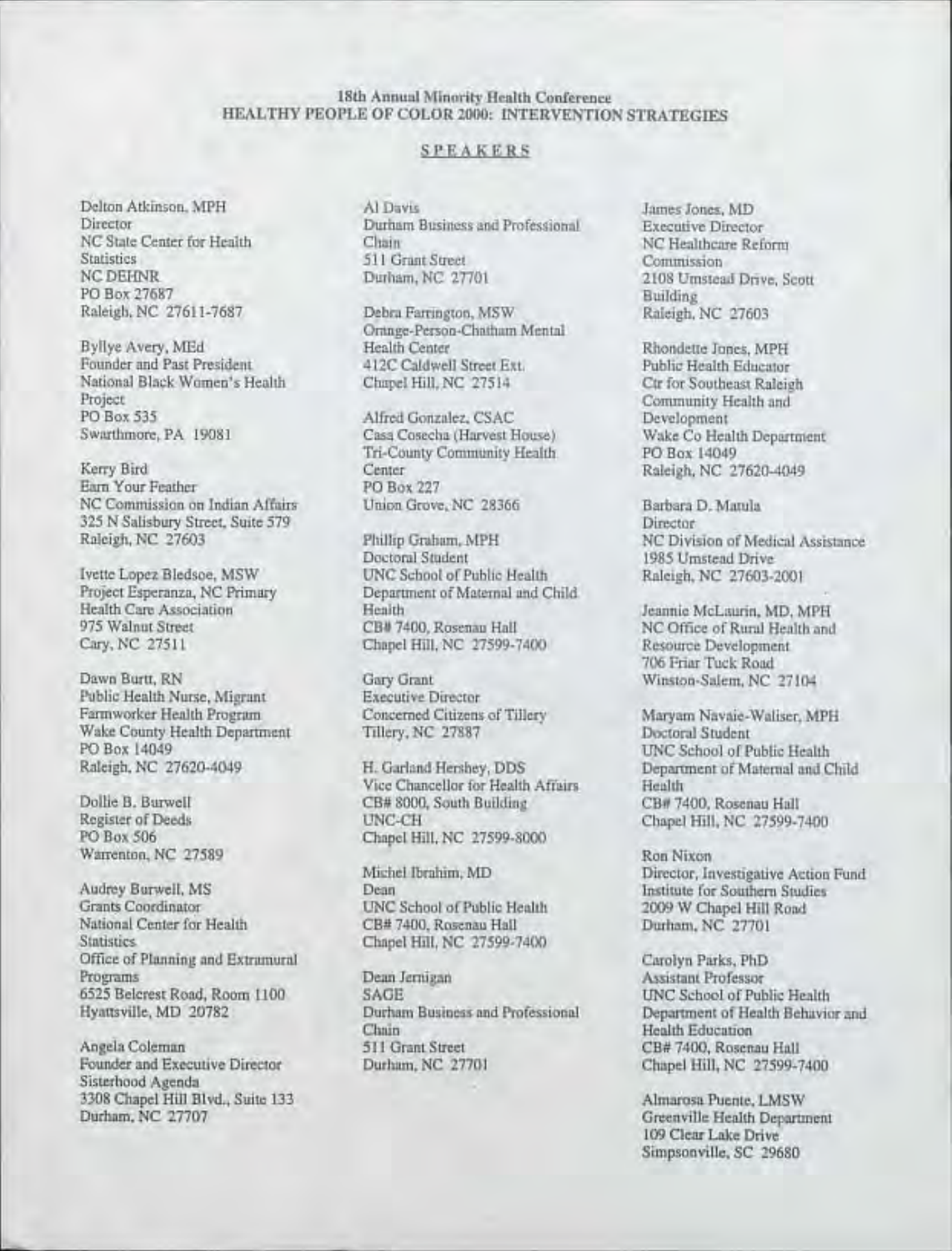Barbara Pullen-Smith, MPH Executive Director NC Office of Minority Health NCDEHNR PO Box 27687 Raleigh, NC 27611-7687

Christopher Ringwalt, DrPH SAGE Research Triangle Institute PO Box 12194 RTP, NC 27709-2194

Helen Rodriguez-Trias, MD President's Commission on Teen Pregnancy PO Box 418 Brookdale, CA 95007

Carmen Samuel-Hodge Doctoral Student UNC School of Public Health Department of Nutrition CB# 7400, McGavran Greenberg Hall Chapel Hill, NC 27599-7400

Joseph Telfair, DrPH Assistant Professor UNC School of Public Health Department of Maternal and Child Health CB# 7400, Rosenau Hall Chapel Hill, NC 27599-7400

Jim Vannoy, MPH Outreach Coordinator Piedmont Health Services Prospect Hill Community Health **Center** PO Box 4 Prospect Hill, NC 27314

Caroline Whitehead, MSW, MPH Special Populations Program Coordinator NC Office of Rural Health and Resource Development 311 Ashe Avenue Raleigh, NC 27606

Renee Wilson-Brewer, MA Doctoral Student UNC School of Public Health Department of Maternal and Child Health CB# 7400, Rosenau Hall Chapel Hill, NC 27599-7400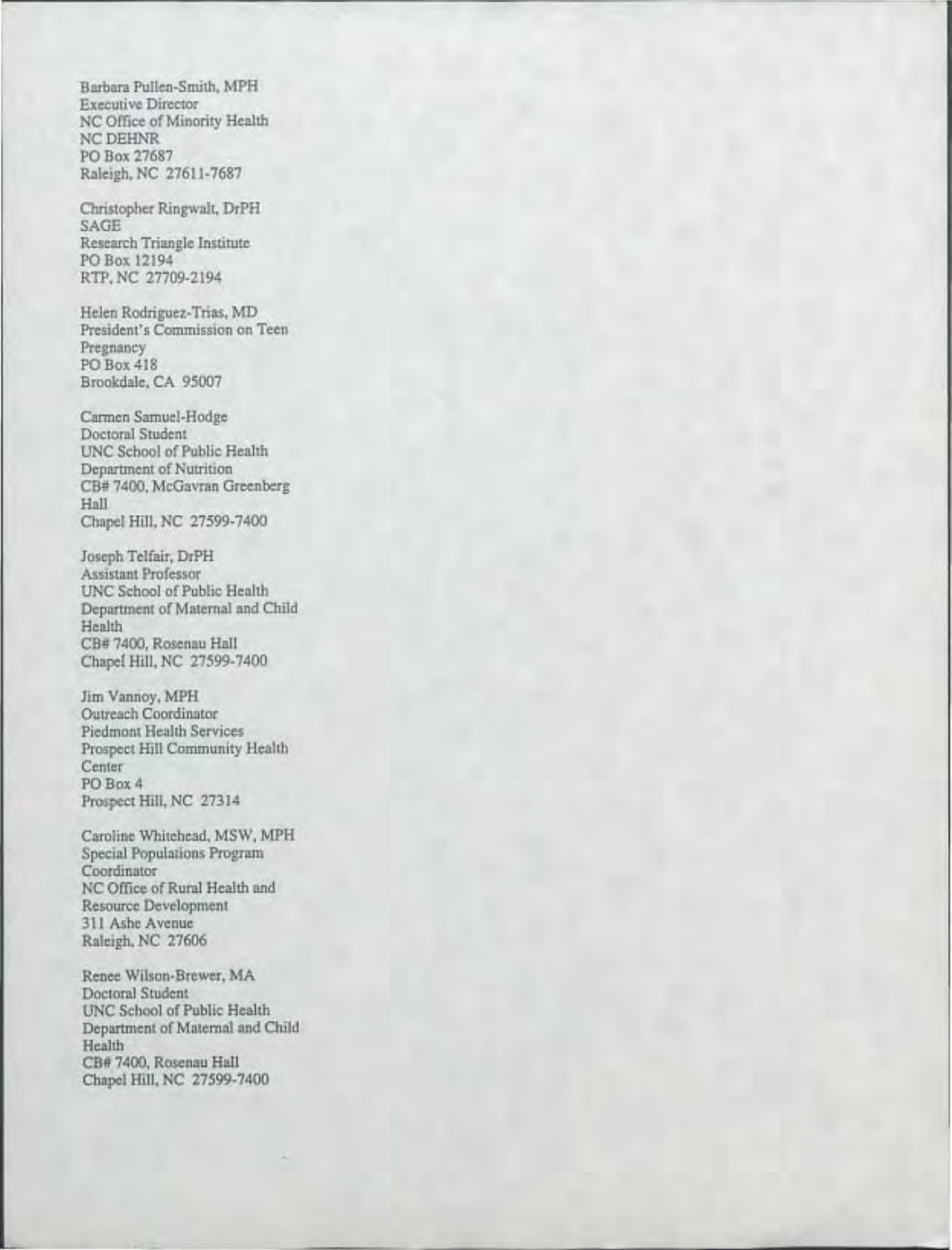### 18th Annual Minority Health Conference HEALTHY PEOPLE OF COLOR 2000: INTERVENTION STRATEGIES

# PARTICIPANTS

Durham, NC 27701

Pittsboro, NC 27312

Linda Arrington<br>Halifax Co Health Dept Strude Bennett

Fayetteville, NC 28304

Raleigh, NC 27620

Citizens 1 Univ. Dr 3414 Dunhaven Dr 3517 367 S Duke St 26372

Ana Bell Cynthia Boyd Jerome Calhoun<br>
Goshen Medical Center UNC SPH VA Medical Ctr Paula Alston Goshen Medical Center UNC SPH VA Medical Ctr<br>
PO Box 187 2 Kitchener Ct 2300 Ramsey St JOCCA PO Box 187 2 Kitchener Ct 2300 Ramsey St

Angela Bell Sonja Boyd Dayna Campbell<br>
Adult Health Promotion DEC Univ. of South C Jennifer Anderson Adult Health Promotion DEC Univ. of South Carolina<br>
DEHNR
DEHNR
DEHNR
DEHNR
DEHNR
DEHNR
DEHNR
DEHNE DEHNR
DEHNE DEHNR
DEHNE DEHNE DEHNE DER HIT ST Suite 400 HPRE DEM. HIT SCIENC PO Box 12233 PO Box 27687 Greensboro, NC 27401 Bldg<br>RTP, NC 27709 Raleigh, NC 27611-7687 Greensboro, NC 27401 Columbia, SC 29208 Raleigh, NC 27611-7687

CB# 3411 Chapel Hill, NC 27599 Chapel Hill, NC 27599

Halifax Co Health Dept Trude Bennett Catawba Health District Betty-Ann Carr<br>PO Box 10 Maternal & Child Health PO Box 817 Washington Co Health PO Box 10 Maternal & Child Health PO Box 817 Wash<br>Halifax, NC 27839 CB# 7400, Rosenau Hall Lancaster, SC 29721 Dept. CB# 7400, Rosenau Hall Lancaster, SC 29721 Dept.<br>UNC Sch of Public Health 1302 Pennsylvania Ave UNC Sch of Public Health<br>Chapel Hill, NC 27599 Pelicia Brown

Chapel Hill, NC 27514 Carolynn Berry 991 W Hudson Blvd Jonathan Carrow<br>Winston-Salem State Univ Gastonia, NC 28052 Health Education Winston-Salem State Univ Jacelyn Avery **Dept Health & Phys Ed** NC Central Univ<br>
Payetteville AHEC 601 MLK Dr. Oueen Browne PO Box 19738 Fayetteville AHEC 601 MLK Dr Queen Browne PO Box 19738 1601 Winston-Salem, NC Glaxo Wellcome Inc Durham, NC 27707<br>1900 Stadium Dr

PO Box 19738 PO Box 19738 1801 Glendale Dr<br>
Durham, NC 27707 Durham, NC 27707 Wilson, NC 2789

Guy Baird Janice Blackwell Dorothy Burns 310 Green St Ste 205<br>AARP Caswell Co Health Dept NC A&T State Univ. Favetteville, NC 28301 **Caswell Co Health Dept** NC A&T State University NC 28401 School of Nursine 230 Fearrington Post PO Drawer H School of Nursing<br>
Pittsboro, NC 27312 Yanceyville, NC 27379 1601 E Market St

Angel Baker Sandra Blakney CB# 7400 Postarhurst Dr Wake Co Health Dept Chapel Hill, NC 27599 Raleigh. NC 27599 219 S East St

Food and Drug Admin UNC-CH Monica Bynoe Monica Bynoe 1200 Monica Bynoe 1200 Monica Bynoe 1200 Murchison Rd and Rd Ext, Apt 9E 2000 Murchison Rd Cancer Chr Atlanta, GA 30309 Carrboro, NC 27510 Erwin Square, Ste 201 4298

Juanita Allen Cherry Beasley Perri Bomar Jennifer Bynum Council for Senior **Pembroke State Univ.** UNC SPH CHICH Study American Heart Assoc 1 Univ. Dr 3414 Dunhaven Dr PO Box 2636

Valerie Boykin Yolanda Anderson Karen Bennett 223 Joyner Dorm Peggy Carawan 3117 Henslone Dr **UNC-CH** Univ. of North Carolina Wake Co Health Dept<br>
Raleigh, NC 27603 CB# 3411 Chapel Hill. NC 27599 PO Box 14049

Ayo Atterberry Chapel Hill, NC 27599 Felicia Brown Hagerstown, MD 21742<br>100 Stateside Dr 100 Gaston Co Health Dept<br>100 States Dr Gaston Blvd<br>100 States Dr Gaston Blvd

Durham, NC 27705 Sandra Catoe

Health Education Health Education Jeanette Bunch<br>
NC Central Univ NC Central Univ Wilson Co Health Dept NC Central Univ NC Central Univ Wilson Co Health Dept Lancaster, SC 29721<br>
PO Box 19738 PO Box 19738 1801 Glendale Dr Wilson, NC 27893 Gwen Chaffin

> Panceyville, NC 27379 1601 E Market St Barbara Chavious<br>
> Greensboro, NC 27411 Alumni Office Greensboro, NC 27411 Alumni Of

> > Raleigh, NC 27601 Olivia Chavis

2020 W Main St Durham, NC 27705 Chapel Hill, NC 27514

PO Box 27 Faison, NC 28341 Durham, NC 27705 Fayetteville, NC 28301

NIEHS DEHNR DEHNR 122 N Elm St Suite 400 HPRE Dept, Hlth Sciences<br>PO Box 12233 PO Box 27687 Greensboro, NC 27401 Bldg

Raleigh, NC 27620-4049<br>Sylvia Broome

Angela Bacote Nathaniel Bishop Catawba Health District<br>
Health Education Health Education Catawba Health District<br>
PO Box 817

Grandma's House

Wake Co Health Dept Wake Co Mental Health Angela Burroughs UNC Sch of Public Health PO Box 14049 1212 Cedarburst Dr Wake Co Health Dept Chapel Hill, NC 27599

Sheila Bayne-Lisby Connie Blumenthal Fayetteville State Univ<br>
Food and Drug Admin UNC-CH Monica Bynoe 1200 Murchison Rd Fayetteville, NC 28301-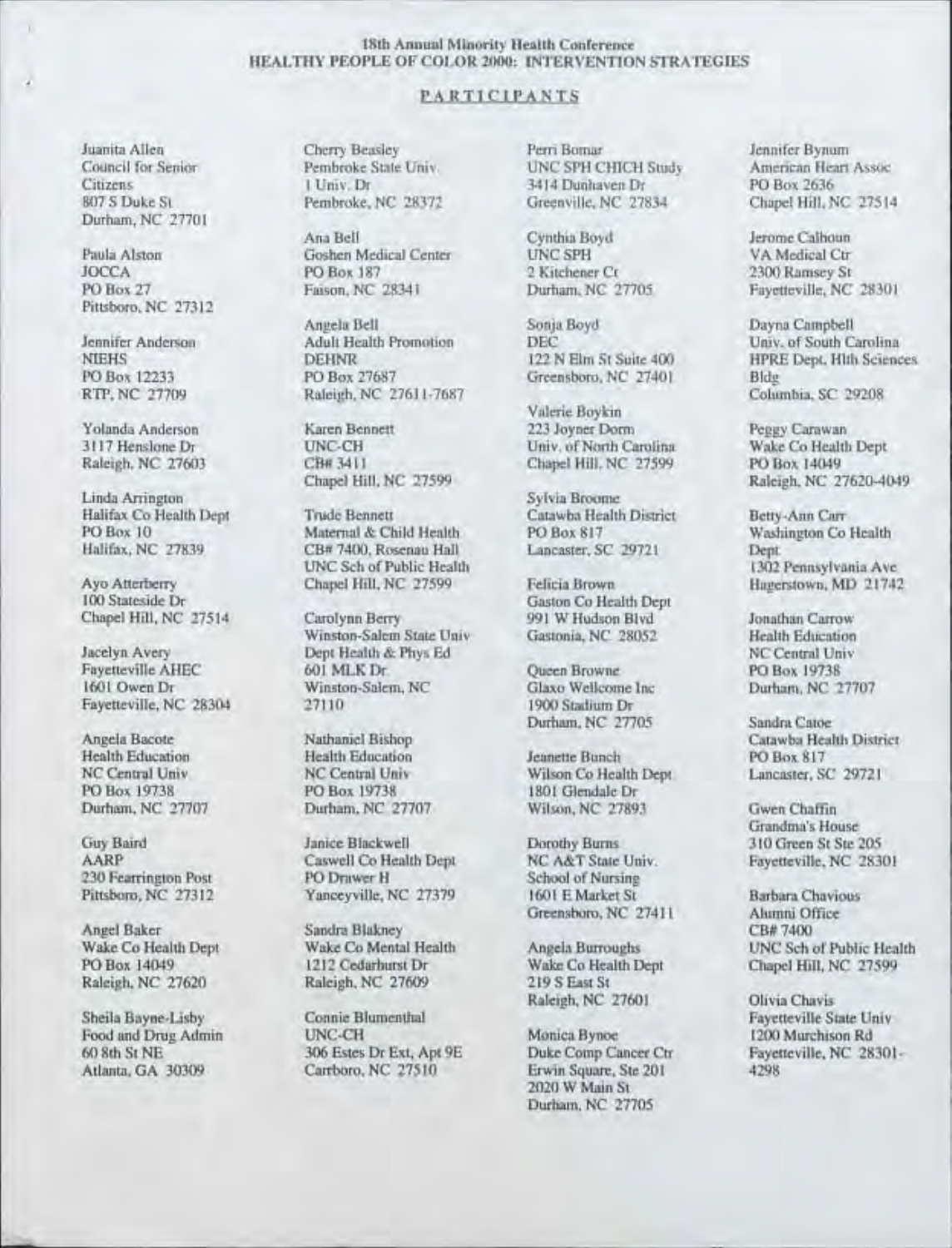Brenda Cobb Sandie Dial<br>
UNC SPH DEHNR Dia UNC SPH DEHNR Disease Prev Janice Freedman Gibbie Harris<br>
CB# 7460 PO Box 27687 NC Healthy Start Fdn Wake Co Hea CB#7460 PO Box 27687 NC Healthy Start Fdn Wake Co Health Dept<br>
UNC Sch of Public Health Raleigh, NC 27611-7687 1300 St Mary's St Ste 204 PO Box 14049 Chapel Hill, NC 27599

Southern Pines, NC Winton, NC 27986 Puey Garvin Pines, NC 27986

UNC Sch of Public Health Atlanta, GA 30314 Moses Goldmon Moses Goldmon (Chapter Access)

George Crawford Donald Ensley DHR/DSS/Family Decatur, GA 30032<br>
UNC/HPDP--Pathways to East Carolina Univ. Preservation UNCIHPDP--Pathways to East Carolina Univ. Preservation CB# 3417 Greenville, NC 27858 #1021K Wake Co Health Dept<br>Chapel Hill, NC 27599 Raleigh, NC 27603 PO Box 14049 Chapel Hill, NC 27599

Sandra Cross Rockingham Co Health Pembroke State Univ. Dept

Beverley Cummings Rockingham Co Health LaSonya Good LaSonya Good Rockingham Co Health LaSonya Good Rock and Rockingham Co Health Rocking Rocking Rocking Rocking Rocking Rocking Rocking Rocking Rocking Rocking Rocking Rocki

Cleon Currie Chapel Hill, NC 27599 PO Box 13827<br>
Orange Co Health Dept Yanci Evans RTP, NC 27709 Orange Co Health Dept Yanci Evans<br>
300 W Tryon St Pembroke State Univ. Joyce Graves Hillsborough, NC 27278 Community Health Educ Hith Promo & Dis Prev Eva Hill

106 Stratford Rd Chapel Hill, NC 27599 Pittsboro, NC 27312 Bldg A Ste 230<br>Salisbury, NC 28146 Chapel Hill, NC

Roger Davis **Durham Co Health Dept** Health Education **Eugene Hines**<br>Margaret Western Med Ctr 414 E Main St NC Central Univ Cumberland Co Health Margaret Western Med Ctr 414 E Main St NC Central Univ Cumberland Cumberland Co Health Cumberland Cumberland Co Health Cumberland Cumberland Cumberland Co Health Cumberland Cumberland Co Health Cumberland Cumberland Co Hea Clearwater, SC 29822

Ann Dixon Pamela Colberg **Hertford-Gates Dist Hlth** Monica Gaines Mary Hawkins Mary Hawkins **Mary Hawkins** 105-12 Pinegate Circle Health Education Sandhills Pediatrics Dept Dept 105-12 Pinegate Circle Health Education<br>
195 W Illinois Ave PO Box 246 Chapel Hill, NC 27514 NC Central Univ. 195 W Illinois Ave PO Box 246 Chapel Hill, NC 27514 NC Central University NC Central University NC 27986 PO Box 19738

643 Martin Luther King Jr Concord, NC 28026-1149 1522 Plumstead Rd<br>Dr Charlotte, NC 28216 CB# 7400, Rosenau Hall Dr<br>
UNC Sch of Public Health Atlanta, GA 30314 Moses Goldmon

Latecia Engram Program CODA Research Inc Edric Cotton **Univ. of South Carolina** CB# 8010, 720 Airport Rd 1009 Slater Rd Ste 109<br>
Durham Co Health Dept HPRE Dept, Hith Sciences UNC-CH Durham, NC 27703 HPRE Dept, Hith Sciences<br>Bldg 414 E Main St Bldg Bldg Chapel Hill, NC 27599<br>
Durham, NC 27701 Columbia, SC 29208 Durham, NC 27701 Columbia, SC 29208 Corliss Heath

Lori Evans Raleigh, NC 27620<br>Rockineham Co Health Alfred Gonzalez

Lori Evans Chapel Hill, NC 27599 Carrboro, NC 27510 PO Box 204<br>Wentworth, NC 27375

300 Pembroke State Univ.<br>300 Community Health Educ Filth Promo & Dis Prev

1601 Owen Dr Maria Fernandez<br>Favetteville, NC 28304 Hith Behavior/Hith Educ Fayetteville, NC 28304 Hlth Behavior/Hlth Educ Nansi Greger-Holt Iva Hill Iva Hill<br>CB# 3465 Chathum Co Health Dept Interim Healthcare Robbie Davis **UNC Sch of Public Health** PO Box 126 3326 Chapel Hill Blvd

Tekola Fisseha Steven Guise

Danny Clay Roszena Devione Patrick Floyd Mary Gurley Mary Gurley<br>Wake Tech Comm Coll Goshen Medical Ctr Pembroke State Univ. Tri-County Health Serv Wake Tech Comm Coll Goshen Medical Ctr Pembroke State Univ. Tri-County Tri-County Goshen McGoshen MC Health Server State Univ. Tri-County Tri-County (1999) PO Box 187 Community Health Educ NC-BCSP<br>
Faison, NC 28341 Box 5336 PO Box 40 Raleigh, NC 27606 Faison, NC 28341 Box 5336 PO Box 40<br>Pembroke, NC 28372 Aurora, NC 27806 Pembroke, NC 28372

27707 Huey Garvin Durham, NC 27707<br>27707 Cabarrus Co Health Dept Cabarrus Co Health Dept<br>PO Box 1149 Michele Collins Morris Brown College PO Box 1149 Thornton Haynes<br>
Hith Behavior/Hith Educ 643 Martin Luther Kine Jr Concord, NC 28026-1149 1522 Plumstead Rd

Chapel Hill, NC 27599 NC Hlth Careers Access Glenn Heartwell

**FREEDOM** 325 N Salisbury St Melissa Heath

Pembroke State Univ. Dept Tri Co Comm Health Ctr Andrea Hickle<br>Community Health Educ PO Box 204 Harvest House House Hith Behavior/ Community Health Educ PO Box 204 Harvest House Hlth Behavior/Hlth Educ<br>PO Box 5039 Wentworth, NC 27375 PO Box 227 CB# 7400, Rosenau Hall PO Box 5039 **Wentworth, NC 27375** PO Box 227 **CB# 7400, Rosenau Hall**<br>Pembroke, NC 28372 **Wentworth, NC 27375** PO Box 227 **CB# 7400, Rosenau Hall** Newton Grove, NC 28366

605 Jones Ferry Rd #DD7 Dept Biostatistics Rebecca Hicks<br>
Carrboro, NC 27510 PO Box 204 CB# 8030 American Social Hith UNC Sch of Public Health Assn

PO Box 5793 CB# 8140, MTW Dist Hlth Dept Ria Danzel Pembroke, NC 28372 UNC-CH 201 W Liberty St

Chatham Co Health Dept

UNC St Mary's St Ste 204 PO Box 14049<br>
Raleigh, NC 27605 Raleigh, NC 27620-4049

Barbara Gomez 3850 Memorial Dr #D-1<br>DHR/DSS/Family Decatur, GA 30032

Fayetteville AHEC Chapel Hill, NC 27599 Williamston, NC 27892

Steven Guise Chapel Hill, NC 27707

PO Box 19738 Dept<br>
Durham, NC 27707 227 Fountainhead Ln Fayetteville, NC 28301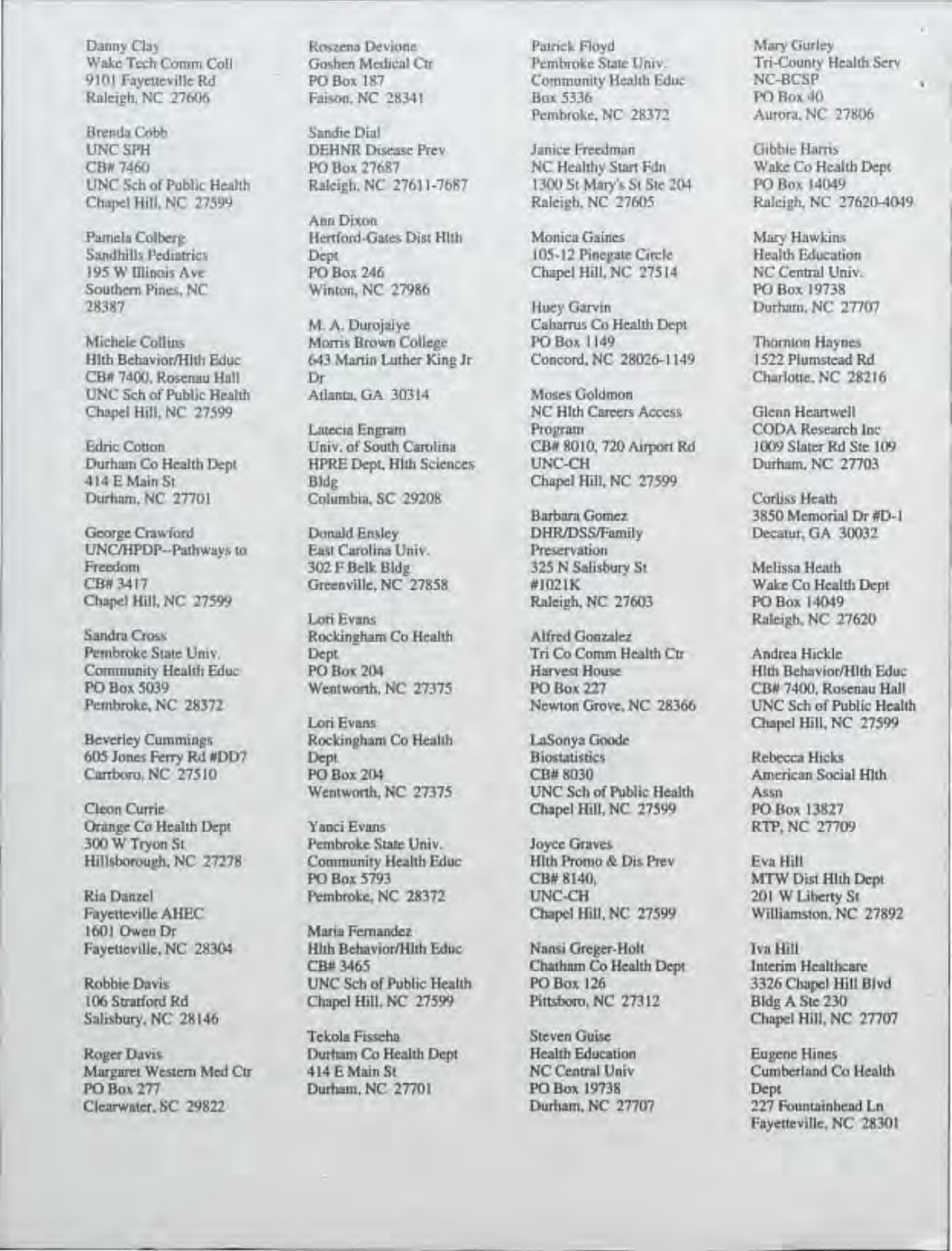Chatham Co Health Dept Health Education UNC-SPH ECU School of Nursing PO Box 126 NC Central Univ 802B Old Pittsboro Rd Community H<br>
Pittsboro, NC 27312 PO Box 19738 Chapel Hill, NC 27516 1000 E 5th St

respectively. The contract of the contract of the contract of the contract of the contract of the contract of

Sandra Holmes Carrboro, NC 27510 Maternal & Child Hith Barbara Lee Joye Manley<br>DEHNR Barbara Lee Johnson-Webb Craven Co AIDS Task Caring Pern f

American Cancer Society **Rosemary Lewis** Iredell Memorial Hospital Hospital Hospital Hospital Hospital Hospital Hospital Hospital Hospital Hospital Hospital Hospital Hospital Hospital Hospital Hospital Hospital Hospital Ho 128 Stovemark Ln Belinda Jones Warren Co Schools PO Box 1828<br>
Columbia, SC 29210 Orange Co Health Dept PO Box 110 Statesville, NC 28687

Div of Health Promotion **Latressa Link** Maternal<br>DEHNR Holly Jones Health Education **DEHNR** DEHNR Holly Jones Health Education DEHNR PO Box 27687 Durham Co Health Dept NC Central Univ PO Box 10008<br>
Raleigh, NC 27611 414 E Main St PO Box 19738 Raleigh, NC 27605

Helen Hunter Carol Matthews<br>
202 Cobb Dorm Rhondette Jones Dorothy Lipscomb Montgomery Co

Rebecca Hunter<br>Program on Aging UNC School of Medicine PO Box 610 NC Central Univ. CL 27599 Durham, NC 27702 PO Box 19738

Jorge Izquierdo Suela Kaba Sheps Ctr 121 Purefoy Rd Monica Locklear Bernice McElrath<br>
CB# 7590, 725 Airport Rd Chapel Hill, NC 27514 Pembroke State Univ. NC BCCCP CB# 7590, 725 Airport Rd Chapel Hill, NC 27514 Pembroke State Univ. NC BCCCP<br>UNC Sch of Public Health **Community Community Health Ed** PO Box 962 UNC Sch of Public Health Community<br>
Chapel Hill, NC 27599 Theresa Keller College St

Chapel Hill, NC 27599 Kristine Kelsey

Raleigh, NC 27620

Pittsboro, NC 27312

PO Box 19738 Chapel Hill, NC 27516 Chapel Hill, NC 27516

360 County Complex Rd Hith Behavior/Hith Educ CB# 7400, Rosenau Hall UNC-CH<br>Clinton, NC 28328 CB# 7400, Rosenau Hall UNC Sch of Public Health CB# 3500. UNC Sch of Public Health

DEHNR Karen Johnson-Webb Craven Co AIDS Task Caring Pgm for Children PO Box 27687 Sheps Center Force PO Box 610 Raleigh, NC 27611-7687 CB# 7590, 725 Airport Rd PO Drawer 12610 Durham, NC 27702 UNC-CH New Bern, NC 28562<br>Chapel Hill, NC 27599

Orange Co Health Dept<br>300 W Tryon St

Raleigh, NC 27611 414 E Main St<br>Durham, NC 27701

Chapel Hill, NC 27599 PO Box 14049 1401 E 7th St 28204 2012

St Thomas More Catholic<br>Church Bethany Jackson Church Church Audra McFadden<br>
740 Gimghoul Rd Susan Long-Marin Tarheel Manor Ar UNC-CH 740 Gimghoul Rd Susan Long-Marin Tarheel Manor Apt G7<br>
Chapel Hill, NC 27514 Mecklenburg Co Health Carrboro, NC 27510

George Jackson Ctr for Dev and Learning Charlotte, NC 28211 205 Butternut Dr<br>331 Carmichael Hall CB# 7255 Chapel Hill, NC CB# 7255 Chapel Hill, NC 27514<br>
UNC-CH<br>
UNC-CH Chapel Hill, NC 27599 UNC-CH Dana Loomis

PO Box 14049 UNC SPH Chapel Hill, NC 27599<br>Raleigh, NC 27620 47 Davie Circle

Chatham Co Health Dept Jarol Knowles Community Health Educ Community Health Educ Community Penche Community Health Educ Nutrition Pembroke, NC 28372 College St<br>
CB# 7400 Pembroke, NC 28372 UNC Sch of Public Health Chapel Hill, NC 27599

Maria Hitt Andreka Johnson Verna Lamar Sharon Mallette

Curtis Holloman Meredith Larson Meredith Larson Meredith Larson Meredith Larson Meredith Larson Meredith Educ Sampson Co Health Dept Benita Johnson Hlth Behavior/Hlth Educ William Malloy<br>360 County Countes Rd Hlth Behavior/Hlth Educ CB# 7400. Rosenau Hall UNC-CH CR# 3500, UNC Sch of Public Health CB# 3500, Rosenau Hall, NC 27599

Warrenton, NC 27589

Durham, NC 27707

Wake Co Health Dept Community Health Svcs. Human Ser<br>
PO Box 14049 1401 E 7th St 2000 Dennis Ave

College St **Robersonville, NC 27871** Robersonville, NC 27871

Mecklenburg Co Health<br>Dept 249 Billingsley Rd Sarah McKeon

Chapel Hill, NC 27599 Epidemiology Dept Lashonda McLaren Delmonte Jefferson Fayetteville AHEC<br>
Wake Co Health Dept **Laura Kirby CB# 7400 CB# 7400 Fayetteville AHEC** Laura Kirby UNC Schof Public Health 1601 Owen Dr<br>
UNC SPH Chapel Hill, NC 27599 Favetteville, NC 28304

Chapel Hill, NC 27514 Eddie Mace Dee Anna McNeall

Greenville, NC 27858

Deborah Houston-McCall Chapel Hill, NC 27599 Linda Mashburn Linda Mashburn Linda Mashburn Linda Mashburn Lewis Linda Mashburn Lewis Linda Mashburn Lewis Linda Mashburn Lewis Linda Mashburn Lewis Linda Mashburn Lewis Linda

Dawn Howard Hillsborough, NC 27278 Gladys Mason

302 Cobb Dorm Rhondette Jones Dorothy Lipscomb Montgomery Co Hlth & Co Health Dept Community Health Sycs. Human Ser Silver Spring, MD 20902

Program on Aging **Program Octobrah Jupiter** Aniesha Lisane Maryam Mavaie-Waliser<br>CB# 7550, Caring Pgm for Children Health Education Maternal & Child Health Caring Pgm for Children Health Education Maternal & Child Health PO Box 610 PO Box 19738 UNC Sch of Public Health<br>
Durham, NC 27707 Chapel Hill, NC 27599 Chapel Hill, NC 27599

Vanessa Jeffries Pembroke State Univ. Pembroke State Univ.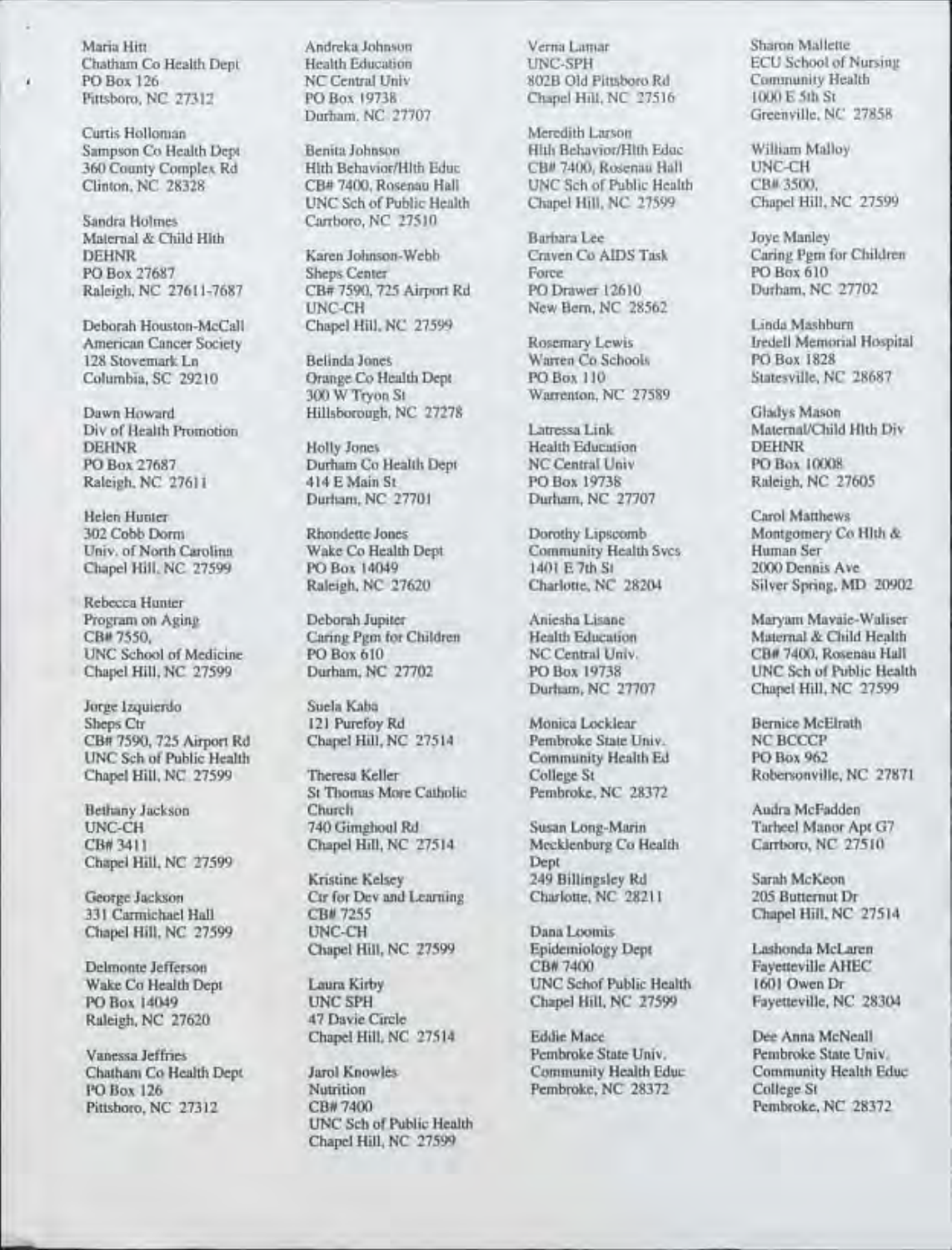Michelle Mendez Sharon Morris Janice Parker Eydie Richardson Epidemiology USFDA John Umstead Hospital Pembroke State Univ.<br>
CB# 7400, Rosenau Hall 60 Sth St NE 12th St Community Health Ea CB# 7400, Rosenau Hall 60 8th St NE 12th St Community H<br>
UNC Sch of Public Health Atlanta, GA 30309 Butner, NC 27509 PO Box 5969 UNC Sch of Public Health Atlanta, GA 30309 Butner, NC 27509 PO Box 5969 PO Box 5969 Chapel Hill, NC 27599<br>Rick Mumford Vanessa Parker

John Mickle Fayetteville, NC 28301 Recina Petteway DAMP Comm Hlth Register Projects Register Register Projects Register Register Peters Register Register Peters Register Register Peters Register Register Register Register Register Register Register Register Register Regist

Sanford, NC 27330

Chapel Hill, NC 27599

Kimberly Mitchell PO Box 10 Sandra Quinn 1555 Macedonia Ch Ro<br>
UNC/CDC-- Pathways to Halifax, NC 27839 Hith Behavior/Hith Educ Evergreen, NC 28438 UNC/CDC-- Pathways to Freedom Smoking Cessation Project Monique O'Brien UNC Sch of Public Health Gbasay Rogerson<br>
CB# 3417 Cumberland Co Health Chapel Hill, NC 27599 NC Central Univ.

Raleigh, NC 27620-4049 Dept of Ps<br>CB# 7600

Raleigh Reg Office Chapel Hill, NC 27599 PO Box 14049 Care Co.<br>DEHNR PO Box 46775 DEHNR Raleigh, NC 27620-4049<br>PO Box 27687 Tara Owens Raleigh, NC 27611-7687

Rick Mumford Vanessa Parker<br>Pavemeville Health Off Drew Univ. Manoj Menon Fayetteville Health Off Drew Univ.<br>
Fayetteville Health Off Drew Univ.<br>
12714 S Avalon Blvd Health Education 607 A N Greensboro St DEHNR 12714 S Avalon Blvd Health Education<br>Carrboro, NC 27510 Wachovia Bldg Suite 606 #301 NC Central Univ Wachovia Bldg Suite 606 #301 MC Central University of the Suite of Angeles, CA 90059 NC Central University of the Manus Los Angeles, CA 90059 NC Central University of the Manus Los Angeles, CA 90059 NC Central University o

Suite 603 Hlth Behavior/Hlth Educ PO Box 14049 Durham Co He<br>Northgate Mall Office CB# 7400, Rosenau Hall Raleigh, NC 27620-4049 414 E Main St Northgate Mall Office CB# 7400, Rosenau Hall Raleigh, NC 27620-4049 414 E Main St<br>Area UNC Sch of Public Health Durham, NC 27701 Area UNC Sch of Public Health Durham, NC 27701 Chapel Hill, NC 27599

Halifax Co Health Dept UNC School of Nursing Raleigh, NC 27611-7687<br>PO Box 10<br>Triangle Hospice PO Box 10 Triangle Hospice RTP, NC 27709-2194<br>
Halifax, NC 27839 1804 Martin Luther King Kaarya Pugh 1804 Martin Luther King<br>Pkv Pky NC Tri-Agency Council Alison Roberts<br>Durham, NC 27707 PO Box 2636 200 Barnes St /

Lincoln Co Health Dept Tracy Pyant Gwen Roberts<br>
151 Sigmon Rd Lincoln Co Health Dept Carteret Co He

Morehouse College Towanna Roberts<br>
830 Westview Dr. Box Gwennella Quick District Memorial Health Education 121 NC A&T State Univ.<br>
NC Central Univ. Atlanta, GA 30314 School of Nursing.

Durham, NC 27707 Shirley Nwangwa Greensboro, NC 27411 Abby Rogers

Chapel Hill, NC 27599 Dept Dept Dept Dept Dept Dept Of Human Sciences<br>227 Fountainhead Ln Cornelia Ramsey Durham, NC 27707 Adrienne Moore Fayetteville, NC 28301

PO Box 19738 Tri-County Health Serv Charlottesville, VA 22908<br>
Durham, NC 27707 NC-BCSP

CB#7600 Sonya Reid<br>
UNC Hospitals
Wake Co H

Porta Owens Raleigh, NC 27260<br>907 N Lafayette St #18 Shelby, NC 28150

-------------------------------------- --------------------------

Coalition Proj Elizabeth Mutran Wake Co Health Dept Gloria Riley<br>
Suite 603 Hith Behavior/Hith Educ PO Box 14049 Durham Co Health Dept

Division of MCH DEHNR Chris Ringwalt Deborah Miller Pat Neal PO Box 27687 RTI<br>
Halifax Co Health Dept UNC School of Nursing Raleigh, NC 27611-7687 PO Box 12194

Susan Mills **27707** PO Box 2636 200 Barnes St Apt 19E<br>219 N Gulf St 27510 219 R Chapel Hill, NC 27515 219 N Gulf St 219 Chapel Hill, NC 27515<br>Vada Nixon

UNC Family Medicine Lincolnton, NC 28092 151 Sigmon Rd Courthouse Square CB# 7595 162816 Lincolnton, NC 28092-<br>
Jan Norman 8643

NC Central Univ Atlanta, GA 30314 School of Nursing Andrews, NC 28901 PO Box 19738 1601 E Market St<br>Shirley Nwangwa<br>Greensboro, NC 27411

Freedom CB# 7400, Rosenau Hall<br>Freedom CB 7400, Rosenau Hall<br>Freedom CR CSch of Public Health

227 Fountainhead Ln Cornelia Ramsey<br>Payetteville, NC 28301 Patient & Comm Hith Ed Health Education **IVA Health Science Ctr** LaHoma Romocki<br>
NC Central Univ. Georgia O'Pharrow Box 571 White House AIDS NC Central Univ. Georgia O'Pharrow Box 571 White House AIDS Policy<br>PO Box 19738 Tri-County Health Serv Charlottesville, VA 22908 Office

PO Box 40 Bobbie Reddick Washington, DC 20503<br>Aurora, NC 27806 NC Central Univ. Nursing Dave Moore Aurora, NC 27806 NC Central Univ. Nursing<br>Wake Co Health Dept PO Box 19798 Wake Co Health Dept PO Box 19798 Carmen Samuel-Hodge<br>PO Box 14049 Constance Olatidoie Durham, NC 27707 107C Bernard St

Karen Moore Moore UNC Hospitals Wake Co Health Dept Evelyn Sanders<br>
Raleigh Reg Office Chapel Hill, NC 27599 PO Box 14049 Care Co.

Community Health Educ

225 Green St Los Angeles, CA 90059 PO Box 19738

Melanie Mintver 151 Sigmon Rd Lincoln Co Health Dept Carteret Co Health Dept UNC Pamily Medicine Lincolnton, NC 28092 151 Sigmon Rd Courthouse Square

Bryan Mitchell 830 Westview Dr, Box Gwennella Quick District Memorial Hospital<br>
Brealth Education 121 NC A&T State Univ. 71 Whitaker Ln

Halifax Co Health Dept Pembroke State Univ.<br>
PC Box 10 Sandra Quinn 1555 Macedonia Ch Rd

Cumberland Co Health Chapel Hill, NC 27599 NC Central Univ.<br>Dept of Human Sciences

NC-BCSP<br>
Durcham, NC 20503<br>
Durcham, NC 20503<br>
Durcham, NC 20503<br>
Durcham, NC 20503

Point Constance Olatidoie **Constance Olatidoie** Durham, NC 27707 107C Bernard St<br>
Dept of Psychiatry Chapel Hill, NC 27514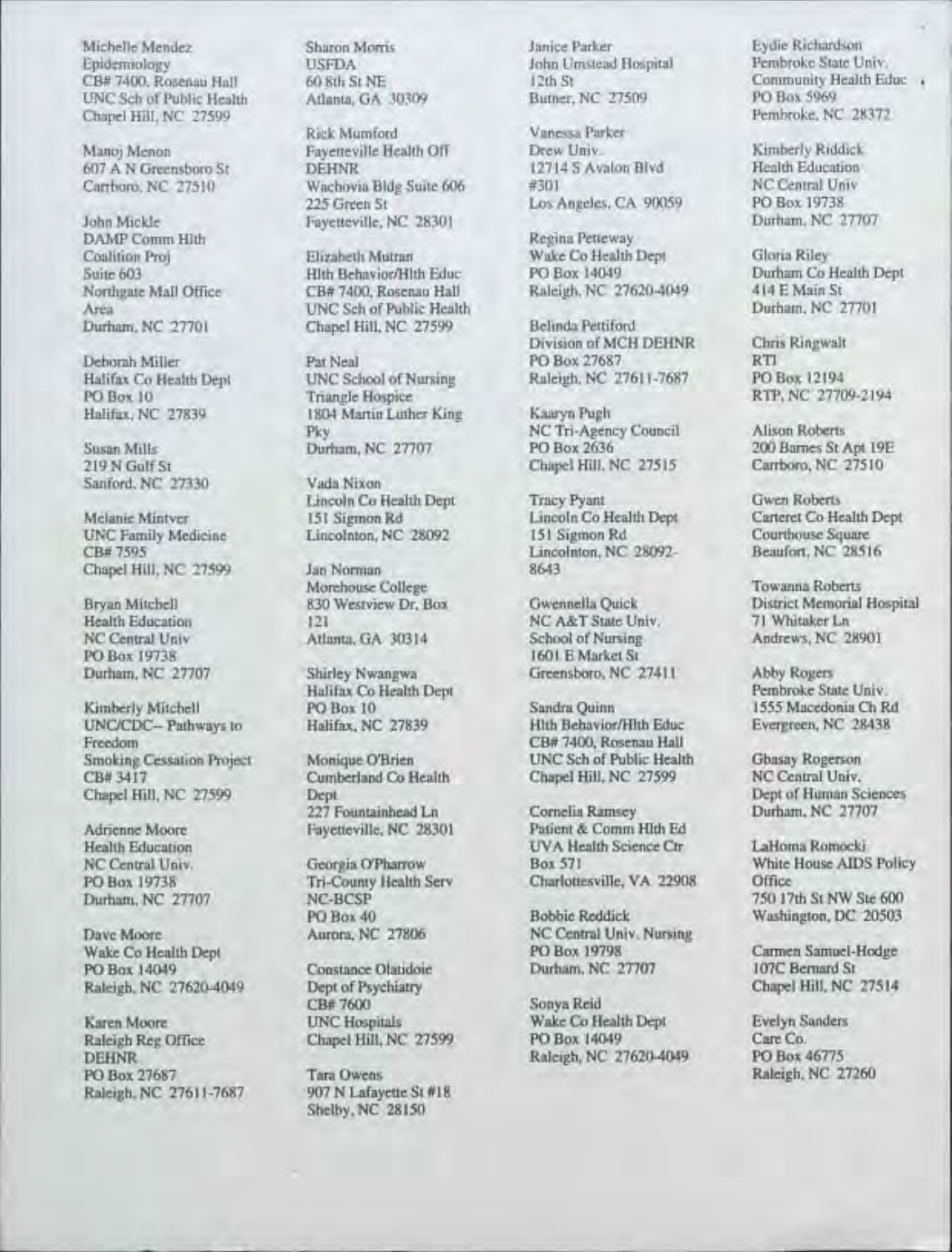Dept of Epidemiology Wake Co Dept of Health Interdis Curr in Text of Health Interdis Curr in PO Box 14049 UNC Sch of Public Health<br>Chapel Hill, NC 27599

Victor Schoenbach Rowan Co Health Dept DUMC Box 3939<br>
Epidemiology 2728 Old Concord Rd Willie Stevens Durham, NC 27710 CB# 7400, Rosenau Hall Salisbury, NC 28146 Latham Elementary School Latham Elementary School School School School School School School School School School School School School School School School School School School Sch UNC Sch of Public Health 986 Hutton 986 Hutton Cynthia Trawick<br>
Chapel Hill, NC 27599 Terryl Simpson Winston-Salem, NC Morehouse College

Victor Schoenbach NC Central Univ<br>
121 Boidemiology PO Box 19738 Cecilia Stitt CB# 7400, Rosenau Hall Durham, NC 27707 Natl Cancer Research INC School PO Box 25019

Natl Ctr for Hlth Stats 2845 Beatties Ford Rd<br>6525 Belcrest Rd Charlotte, NC 28216

618 S Main St 1801 Williamsburg Rd Andrews, NC 28901<br>
Reidsville, NC 27320 Apt 48J

Ruth Shults<br>
UNC SPH Allan Steckler<br>
MC Central Univ

Stephania Sidberry Chapel Hill, NC 27599 UNC SPH UNCSPH Alamance Co Health Dept UNC Sch of Public Health Duke Univ. Medical Ctr Rd Rd Rd Rd Rubic Health Behavior. NC 27217

J. Dale Simmons Thelma Thornton Chapel Hill, NC 27599

Petrina Simmons Carol Stephens Carol Stephens Carol Stephens Carol Stephens Carol Stephens Carol Stephens Carol Stephens Carol Stephens Carol Stephens Carol Stephens Carol Stephens Carol Stephens Carol Stephens Carol Steph Health Education

Paul Concord Rd Willie Stevens<br>
Salisbury, NC 28146 Latham Elementary Sch

Chapel Hill, NC 27599 Terryl Simpson Winston-Salem, NC 27599 Terryl Simpson 27101

Chapel Hill, NC 27599 Reggie Singleton Durham, NC 27702 Rock<br>Mecklenburg Co Health Dept Mecklenburg Co Health Dept<br>
Dept Barbarann Talbott PO Box 204

MD 58A PO Box 19738 Moncure, NC 27559 Chapel Hill, NC 27599 RTP, NC 27111 Durham, NC 27707 Durham, NC 27707

Mary Serks Diane St. George Wake Co Health Dept Epidemiol<br>
Wake Co Health Dept Epidemiology PO Box 14049 CB#7400 PO Box 14049 CB# 7400 Raleigh, NC 27620-4049 UNC Sch of Public Health<br>Raleigh, NC 27620-4049 UNC Sch of Public Health Chapel Hill, NC 27599 UNC Sch of Public Health<br>Chapel Hill, NC 27599 Pamela Thomas Chapel Hill, NC 27599

Allan Steckler NC Central Univ Annette Van Devere<br>
PO Box 19738 Morehouse College 605 Jones Ferry Rd HBHEDept PO Box 19738 Morehouse College Carrboro, NC 27510 CB# 7400 Durham, NC 27707 830 UNC Sch of Public Health 121<br>
Chapel Hill, NC 27599 Renata Thompson Atlanta, GA 30314

Ame Stein 3659 West Antioch Dr<br>
Sheps Ctr<br>
27565 DEHNR Sheps Ctr Dxford, NC 27565 Valerie Watford<br>PO Box 27687 CB# 7590, 725 Airport Rd Maternal & Child Health CB# 7590, 725 Airport Rd Maternal Maternal Maternal Maternal Maternal Maternal Ann Com Raleigh, NC 27611-7687 UNC-CH Tom Thornton Channel Hill, NC 27599 3659 West Antioch Dr

Amy Sayle Adonna Simpson Rachel Stevens Lisa Tobe Lisa Tobe<br>
Dept of Epidemiology Wake Co Dept of Health Interdis Curr in Practice 502A Coolidge St PO Box 14049<br>
Raleigh, NC 27520<br>
CB# 7400<br>
CB# 7400 Chapel Hill, NC 27599 Jean Toomer<br>
Chapel Hill, NC 27599 Duke Univ, Medical Ctr

PO Box 19738 Cecilia Stitt Altanta, GA 30314-<br>Durliam, NC 27707 Natl Cancer Research Inst UNC Sch of Public Health **PO Box 25019** Judy Trent Judy Trent PO Box 25019 Judy Trent *Judy Trent Co Health* PO Box 25019 *Judy Trent Co Health* 

Siler City, NC 27344

Elston Seal Health Education Piedmont Health Services<br>
US EPA NC Central Univ PO Box 319

Joycelyn Thomas Kimberly Truesdale<br>
Wake Co Health Dept **Kimberly** Truesdale

Patricia Settle **Patricia Settle Settle Settle Settle Settle Settle Settle Settle Settle Settle Settle Settle Settle Settle Settle Settle Settle Settle Settle Settle Settle Settle Settle Settle Settle Settle Settle Settle** Annie Penn Hospital Tonya Stancil 71 Whitaker Ln Epidemiol<br>1801 Williamsburg Rd Andrews, NC 28901 CB# 7400

Demetrius Thompson

Rosa Steele 209 N Graham-Hopedale Nina Wallerstein<br>
Duke Univ. Medical Ctr Rd Rd

Chapel Hill, NC 27599 3659 West Antioch Dr PO Box 10008<br>
Oxford, NC 27565 Raleigh, NC 2

NC Central Univ Western Carolina Univ. Angela Thrasher Tina Watson<br>
PO Box 19738 Dept of Nursing UNC SPH Montgomery PO Box 19738 Dept of Nursing UNC SPH Montgomery Co Health<br>
Durham NC 27707 205 Moore Hall CB# 7400 Dept Dept Durham, NC 27707 205 Moore Hall CB#7400 Dept<br>Cullowhee, NC 28723 UNC Sch of Public Health 217 S Main St UNC Sch of Public Health Chapel Hill, NC 27599 Troy, NC 27371

Chapel Hill, NC 27599 Duke Univ. Medical Chapel Hill, NC 27599

Health Education 27101 830 Westview Dr, Box 830 Westview Dr, Box

Chester Scott Dept Dept Barbarann Talbott PO Box 204<br>
Natl Ctr for Hith Stats 2845 Beatties Ford Rd 489 Ben Smith Rd Wentworth, NC 27375

Hyattsville, MD 20782<br>
Keith Spencer<br>
Stephanie Triantafillou<br>
Stephanie Triantafillou<br>
Maternal & Child Healt Keith Spencer David Tempest Maternal & Child Health<br>
Health Education Piedmont Health Services CB# 7400 US EPA NC Central Univ PO Box 319 UNC Schof Public Health<br>
MD 58A PO Box 19738 Moneure, NC 27559 Chapel Hill, NC 27599

Wake Co Health Dept Epidemiology FO Box 14049 CB# 7400<br>PO Box 14049 CB# 7400 Raleigh, NC 27620-4049 UNC Sch of Public Health

Apt 48J UNC Sch of Public Health<br>
Demetrius Thompson Chapel Hill, NC 27599

Box 3883 Burlington, NC 27217 CB# 7400, Rosenau Hall<br>
Durham, NC 27710 UNC Sch of Public Healt UNC Sch of Public Health